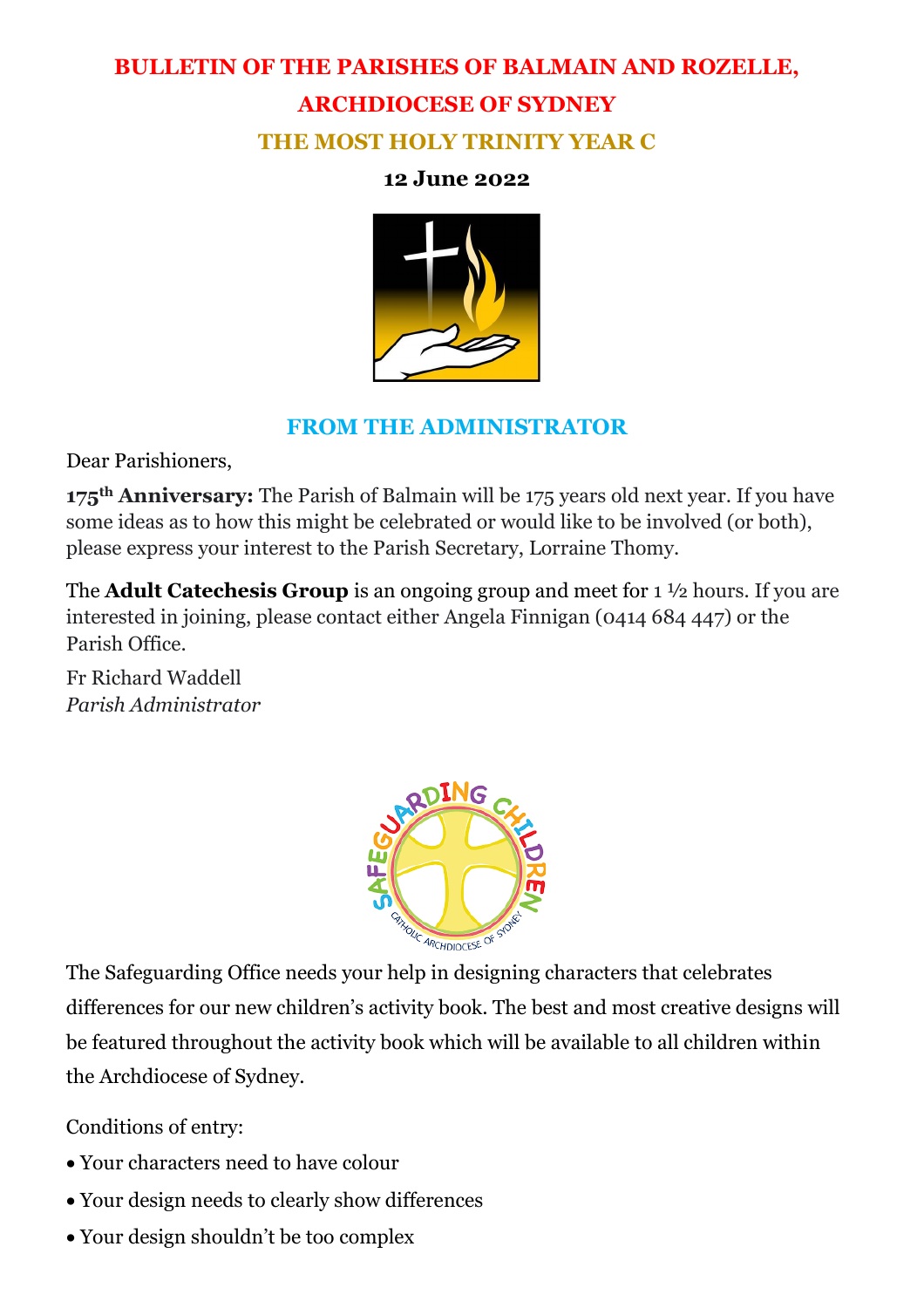Submitting your design:

• Your design must be submitted by an adult with your age and Parish written clearly on the bottom of the page. If you would like you can also put your full name on the design, please check with your parent/guardian before doing this.

• Your design needs to be submitted by an adult to the Safeguarding Office by **Monday 27th June 2022** either by post or email.

Postal Address: Anna Sammut Safeguarding and Ministerial Integrity Office Level 16, Polding Centre 133 Liverpool Street Sydney NSW 2000

Email Address: [anna.sammut@sydneycatholic.org](mailto:anna.sammut@sydneycatholic.org)

The Safeguarding Office will contact Parish Priests and PSSO's to notify them of the chosen designs. Good Luck!! More information at the entrance of the church.

### **Catholic Weekly – 12 June 2022**

- Heat or Eat. Unbelievable choices. Power bills or food?
- Crushing the Church. The ACT plan to remove religious freedom.
- Off to Rome. Abdallahs to address the world's families.
- Plenary 2022: How we got there and the issues at stake.
- Book review: A love you can trust
- Caroline Jones: A journalist of life



# **Confirmation**

Students in Year 6 and above who have received the Sacraments of Baptism, Reconciliation and First Eucharist are eligible to receive the Sacrament of Confirmation. Ceremony will be held on Saturday **30 July 2022**. Every candidate is required to participate in a 4 week pre preparation program prior to the ceremony. For more information, visit the parish website, email [balrozparishes@gmail.com](mailto:balrozparishes@gmail.com) or call the office 98101157. **Registrations will close on 20 June 2022.**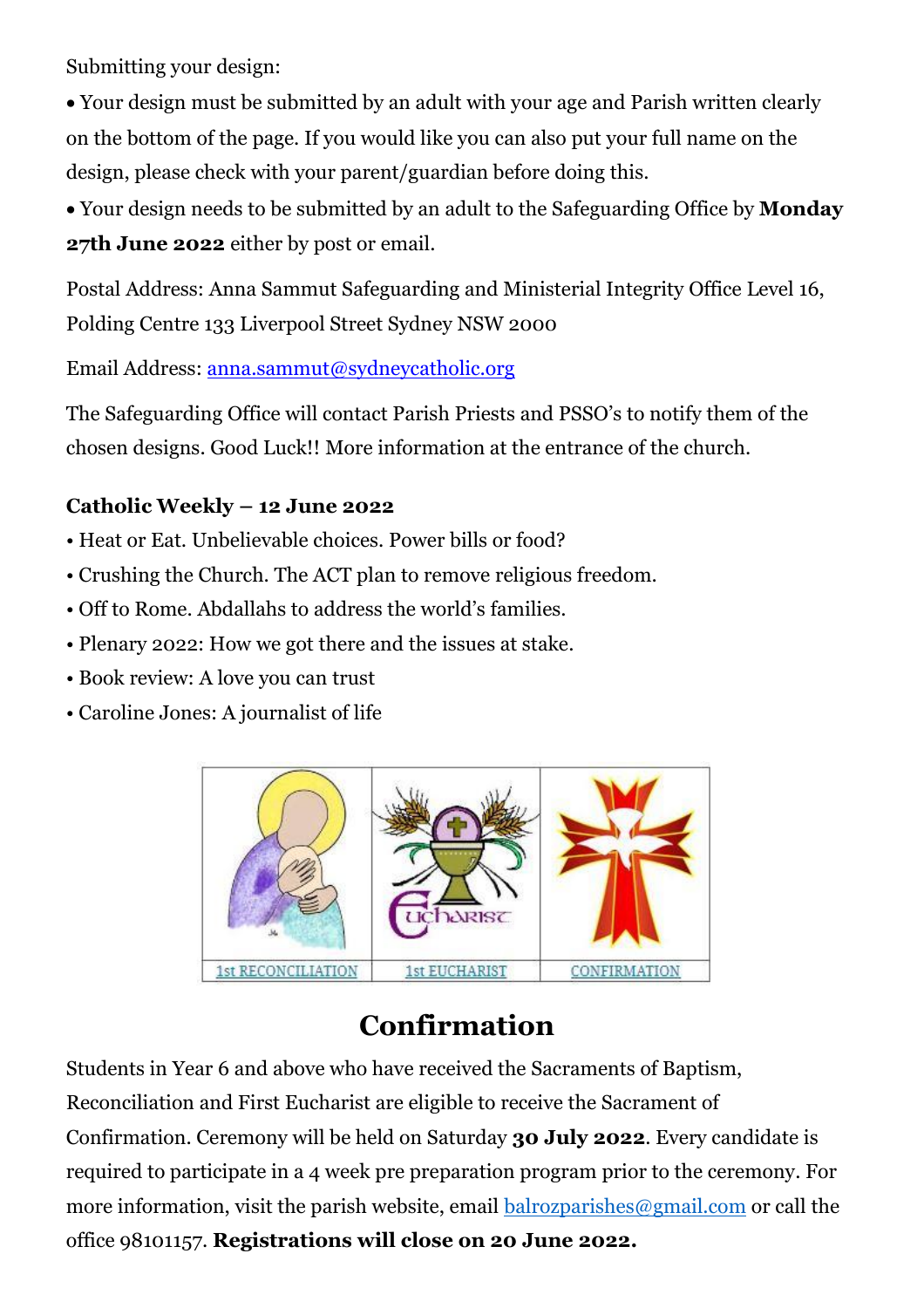### **Preparation session dates and topics:**

- **22 June** Information Session; What is Confirmation?
- **29 June** Saints and Prayer
- **20 July** The Mass
- **27 July** Visit by Bishop Daniel Meagher (who will be presiding the ceremonies) and rehearsal for candidates.

All sessions will be held at **St Augustine's Church from 7pm - 8pm. Candidates and a parent will be expected to attend all preparation sessions.**

### **Reconciliation**

**Reconciliation** sacrament will be celebrated the week of Monday 5 September to Saturday 10 September.

## **First Eucharist**

**First Eucharist ceremonies** will be held on **Sunday 27 November** and **Sunday 4th December**. All candidates will be required to participate in a 4 week preparation course prior to the ceremony. Please register your child through the church website

[https://www.staugbalmain.org.au/sacraments/first\\_reconciliation-first\\_eucharist](https://www.staugbalmain.org.au/sacraments/first_reconciliation-first_eucharist-confirmation/)[confirmation/](https://www.staugbalmain.org.au/sacraments/first_reconciliation-first_eucharist-confirmation/)

For more information regarding sacraments please contact Angela Mills [balrozparishes@gmail.com](mailto:balrozparishes@gmail.com)



# St Anthony of Padua (13 June)

**Anthony of Padua** born **Fernando Martins de Bulhões**; 15 August 1195 – 13 June 1231) was a [Portuguese](https://en.wikipedia.org/wiki/Portuguese_people) [Catholic](https://en.wikipedia.org/wiki/Catholic_Church) [priest](https://en.wikipedia.org/wiki/Priesthood_(Catholic_Church)) and [friar](https://en.wikipedia.org/wiki/Friar) of the [Franciscan Order.](https://en.wikipedia.org/wiki/Franciscan_Order) He was born and raised by a wealthy family in [Lisbon,](https://en.wikipedia.org/wiki/Lisbon) [Portugal,](https://en.wikipedia.org/wiki/Portugal) and died in [Padua,](https://en.wikipedia.org/wiki/Padua) [Italy.](https://en.wikipedia.org/wiki/Italy) Noted by his contemporaries for his powerful preaching, expert knowledge of scripture, and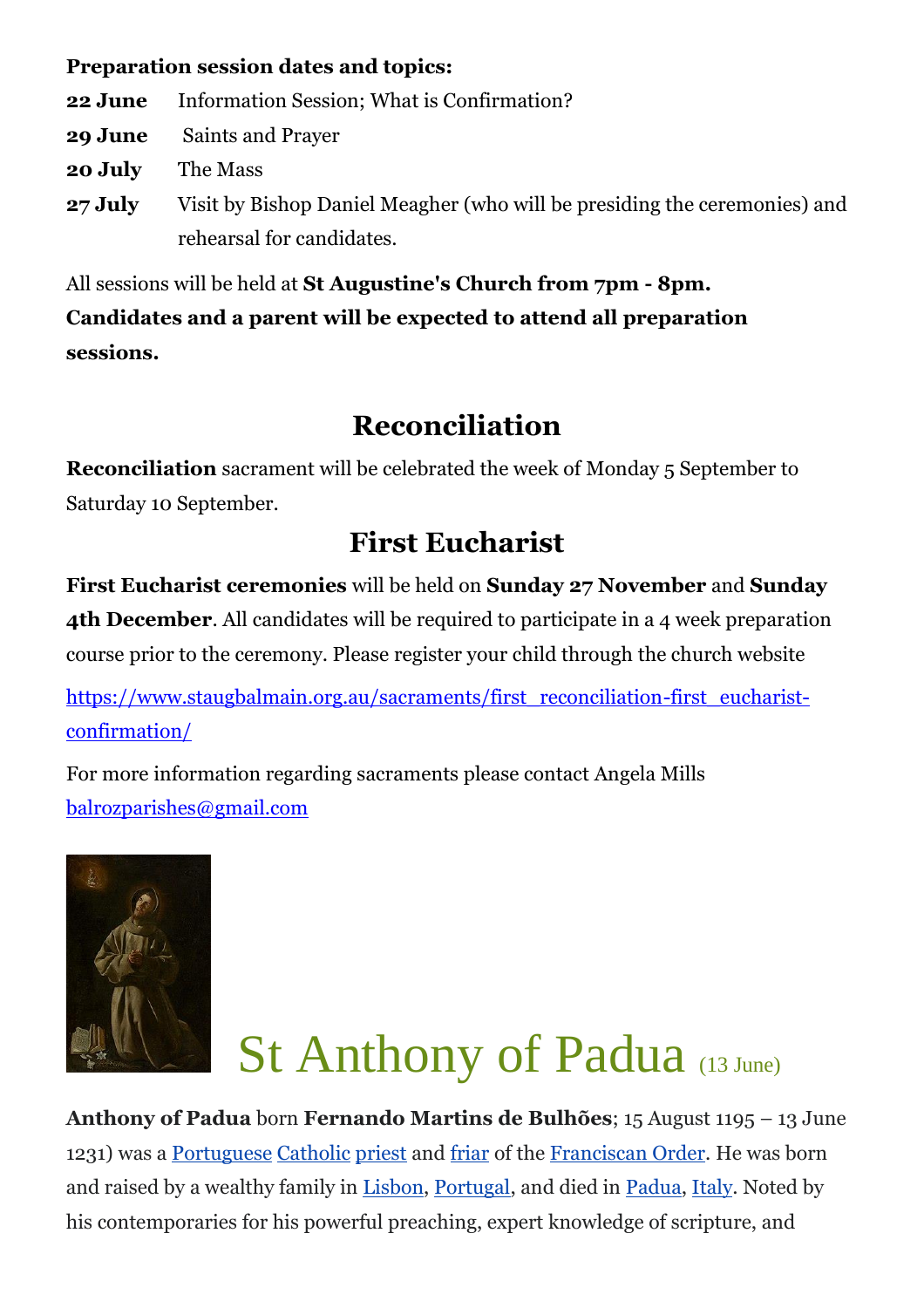undying love and devotion to the poor and the sick, he was one of the most quickly [canonized](https://en.wikipedia.org/wiki/Canonization) saints in church history. He was proclaimed a [Doctor of the](https://en.wikipedia.org/wiki/Doctor_of_the_Church)  [Church](https://en.wikipedia.org/wiki/Doctor_of_the_Church) by [Pope Pius XII](https://en.wikipedia.org/wiki/Pope_Pius_XII) on 16 January 1946.



Please join us and FJT families on the annual Walk with Christ annual Eucharistic Procession through the streets of Sydney. It is a joyful public proclamation of one of the most sacred truths of our faith – the Eucharist.

The annual Walk with Christ draws thousands of Catholics from all rites to witness their faith right in the heart of Sydney.

This year it takes place on *Sunday 19 June, starting at Martin Place*. The procession from there will leave at *2:30pm sharp*. There will be some entertainment in Martin Place from 1:30 pm.

Please contact [angela.mills@syd.catholic.edu.au](mailto:angela.mills@syd.catholic.edu.au) for more information.



Last Sunday the parish celebrated Pentecost with Family Mass and a

fundraising pie night for Gift of Bread. It was a lovely evening enjoyed by all.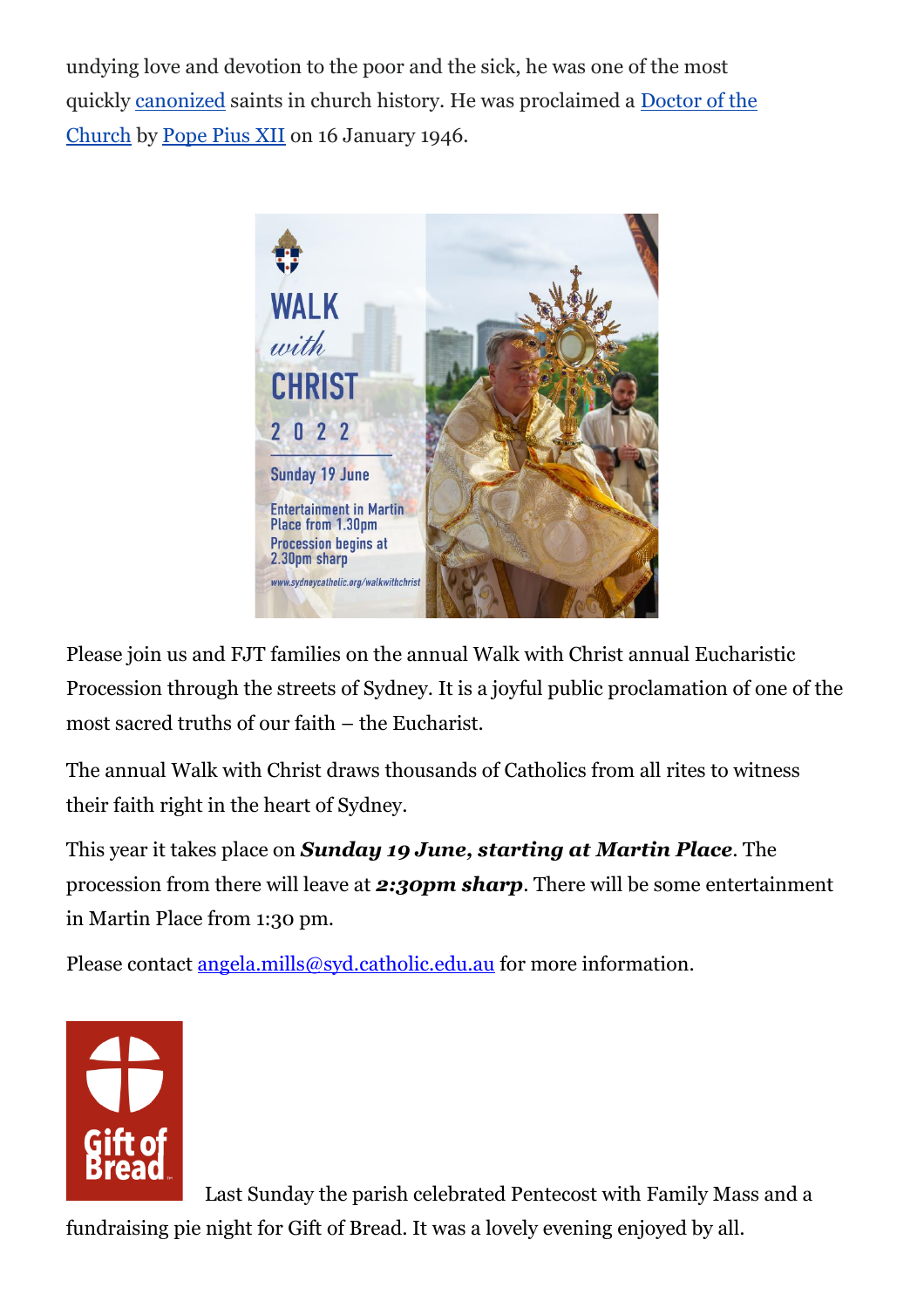Gift of Bread collects leftover bread and redistributes to those in need in our community. Every Tuesday evening families from FJT collect, pack and deliver bread from our church hall.

If you would like to volunteer please contact [angela.mills@syd.catholic.edu.au](mailto:angela.mills@syd.catholic.edu.au) For more info <https://www.giftofbread.org/who-gives-a-loaf>



#### **DAILY MASSES THIS COMING WEEK**

**Balmain**: Monday at 9.15 am Tuesday at 6 pm Wednesday at 9.15 am Thursday at 9.15 am Friday at 7.30 am Saturday at 9.15 am